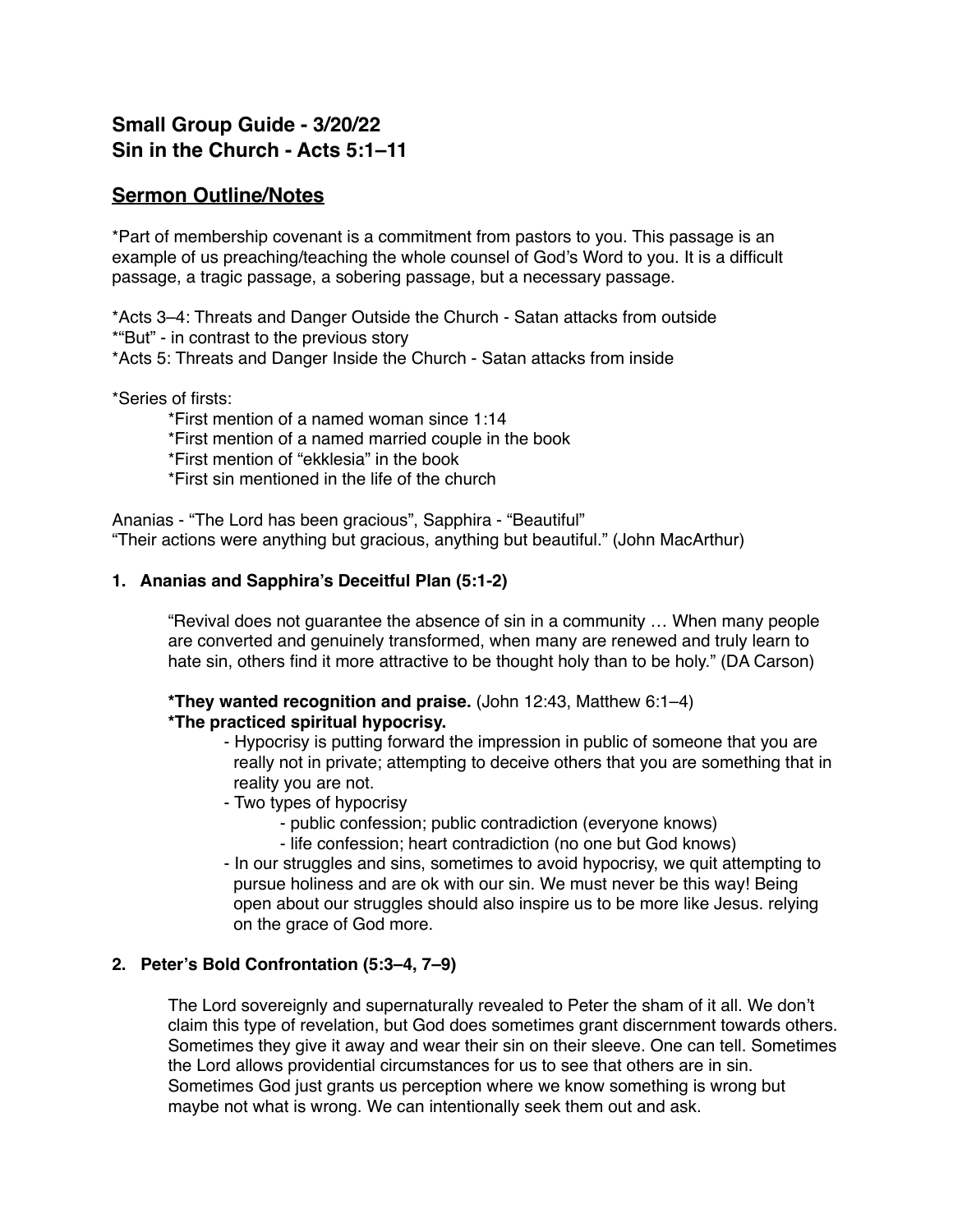**\*Peter confronted the specific sin.** - sin was two-fold, LIE/TEST and KEEP BACK "keep back" - embezzle; only used 3 times in the NT; this same word was used in the Septuagint to describe the sin of Achan in Joshua 7; Luke uses this word to tie the stories together with intentional, secret sin and the divine judgment that followed.

Lying to the Spirit was promising all and only giving some. Testing the Spirit was seeing how much they could get away with. Better to not vow than vow and not pay (Ecc. 5:1–5)

**\*Peter confronted the Satanic influence.** - "pleroo" - to fill, control; Hypocrisy is satanic! - THE DEVIL DIDN'T MAKE THEM DO IT

**\*Peter confronted the magnitude of their sin.** - all sin is first & foremost against God.

Peter confronted their sin. The sin wasn't in the keeping back some. The sin wasn't in not giving all. The sin was lying about it. The sin was making it out to be something it wasn't. Peter was bold to confront it. "Maybe we should we overlook it? They gave money!" BUT no pragmatism here! Peter doesn't be a hypocrite along with them! Peter cared more for God's character and the church's purity than Ananias and Sapphira's reputation at this moment. Sometimes the moment calls for holy confrontation!

#### **3. God's Immediate Judgment (5:5–6, 10)**

MacArthur: Is there hypocrisy in the church? Yes. We are given this story not to show us that hypocrisy exists in the church, but we are to see how God feels and acts toward hypocrisy in the church. (God's attitude)

**\*Ananias fell down dead.** - shocked, struck,

#### **\*Sapphira ignored repentance and also died.**

- Peter gives Sapphira the opportunity to repent - he asks her!

WOULD GOD REALLY DO THIS? Absolutely. And not only here. - 1 Cor. 11:30–32, Heb. 10:26–31 - fearful thing to fall into the hands of the living God.

I would ask, "If churches are so filled with hypocrites, why aren't more dead?" Perhaps because churches are filled with lost people, and God is giving time for repentance?

This is why we are called to hold each other accountable; this is why we are called to all practice church discipline! God will have a pure bride. His ultimate aim is our holiness, not our happiness.

A father without discipline isn't a father. A father who does not discipline his children isn't a good father. Ultimately, an undisciplined child is a reflection of the father's character. (Prov. 13:24, 23:13, Heb. 12:5–11)

#### **\*God will not be mocked, especially by His own. (Gal. 6:6–10)**